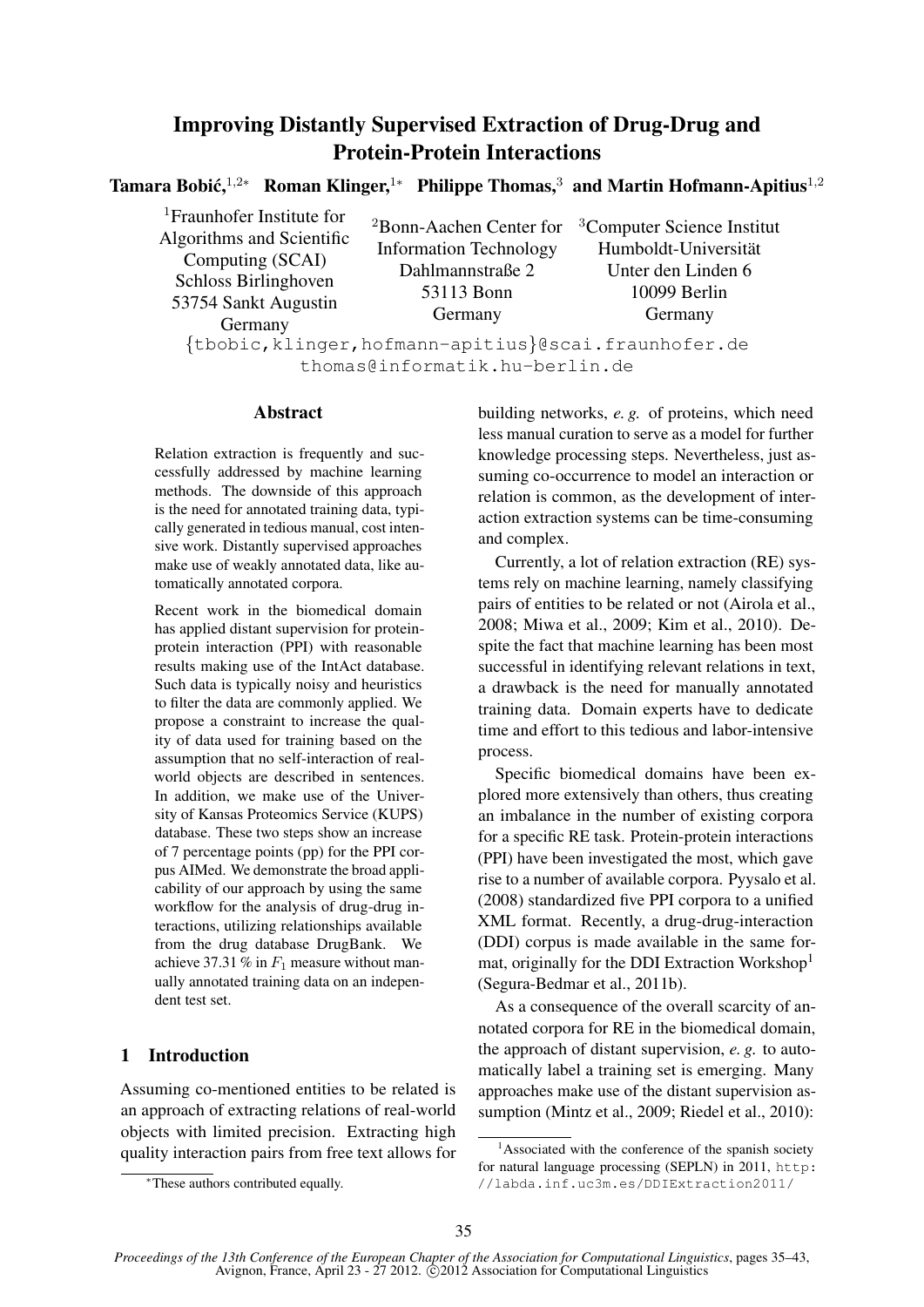If two entities participate in a relation, all sentences that mention these two entities express that relation.

Obviously, this assumption does not hold in general, and therefore exceptions need to be detected which are not used for training a model. Thomas et al. (2011b) successfully used simple filtering techniques in a distantly supervised setting to extract PPI. In contrast to their work, we introduce a more generic filter to detect frequent exceptions from the distant supervision assumption and make use of more data sources, by merging the interaction information from IntAct and KUPS databases (discussed in Section 2.1). In addition, we present the first system (to our knowledge), evaluating distant supervision for drug-drug interaction with promising results.

### 1.1 Related work

Distant supervision approaches have received considerable attention in the past few years. However, most of the work is focusing on domains other than biomedical texts.

Mintz et al. (2009) use distant supervision to learn to extract relations that are represented in Freebase (Bollacker et al., 2008). Yao et al. (2010) use Freebase as a source of supervision, dealing with entity identification and relation extraction in a joint fashion. Entity types are restricted to those compatible with selected relations. Riedel et al. (2010) argue that distant supervision leads to noisy training data that hurts precision and suggest a two step approach to reduce this problem. They identify the sentences which express the known relations ("expressed-at-least-once" assumption) and thus frame the problem of distant supervision as an instance of constraint-driven semi-supervision, achieving 31 % of error reduction.

Vlachos et al. (2009) tackle the problem of biomedical event extraction. The scope of their interest is to identify different event types without using a knowledge base as a source of supervision, but explore the possibility of inferring relations from the text based on the trigger words and dependency parsing, without previously annotated data.

Thomas et al. (2011b) develop a distantly labeled corpus for protein-protein interaction extraction. Different strategies are evaluated to select valuable training instances. Competitive results

are obtained, compared to purely supervised methods.

Very recent work examines the usability of knowledge from PharmGKB (Gong et al., 2008) to generate training sets that capture gene-drug, gene-disease and drug-disease relations (Buyko et al., 2012). They evaluate the RE for the three interaction classes in intrisic and extrinsic experimental settings, reaching  $F_1$  measure of around 80 % and up to 77.5 % respectively.

# 2 Resources

### 2.1 Interaction Databases

The IntAct database (Kerrien et al., 2012) contains protein-protein interaction information. It is freely available, manually curated and frequently updated. It consists of 290,947 binary interaction evidences, including 39,235 unique pairs of interacting proteins for human species.<sup>2</sup>

In general, PPI databases are underannotated and the overlap between them is marginal (De Las Rivas and Fontanillo, 2010). Combining several databases allows to cover a larger fraction of known interactions resulting in a more complete knowledge base. KUPS (Chen et al., 2010) is a database that combines entries from three manually curated PPI databases (IntAct, MINT (Chatraryamontri et al., 2007) and HPRD50 (Prasad et al., 2009)) and contains 185,446 positive pairs from various model organisms, out of which 69,600 belong to human species.<sup>3</sup> Enriching IntAct interaction information with the KUPS database leads to 57,589 unique pairs.<sup>4</sup>

The database DrugBank (Knox et al., 2011) combines detailed drug data with comprehensive drug target information. It consists of 6,707 drug entries. Apart from information about its targets, for certain drugs known interactions with other drugs are given. Altogether, we obtain 11,335 unique DDI pairs.

# 2.2 Corpora

For evaluation of protein-protein interaction, the five corpora made available by Pyysalo et al. (2008) are used. Their properties, like size and ratio of positive and negative examples, differ greatly,

<sup>&</sup>lt;sup>2</sup>As of January  $27<sup>th</sup>$ , 2012.

 $3$ As of August  $16<sup>th</sup>$ , 2010.

 $4$ Only 45,684 out of 69,600 human PPI pairs are available from the KUPS web service due to computational and storage limitations (personal communication).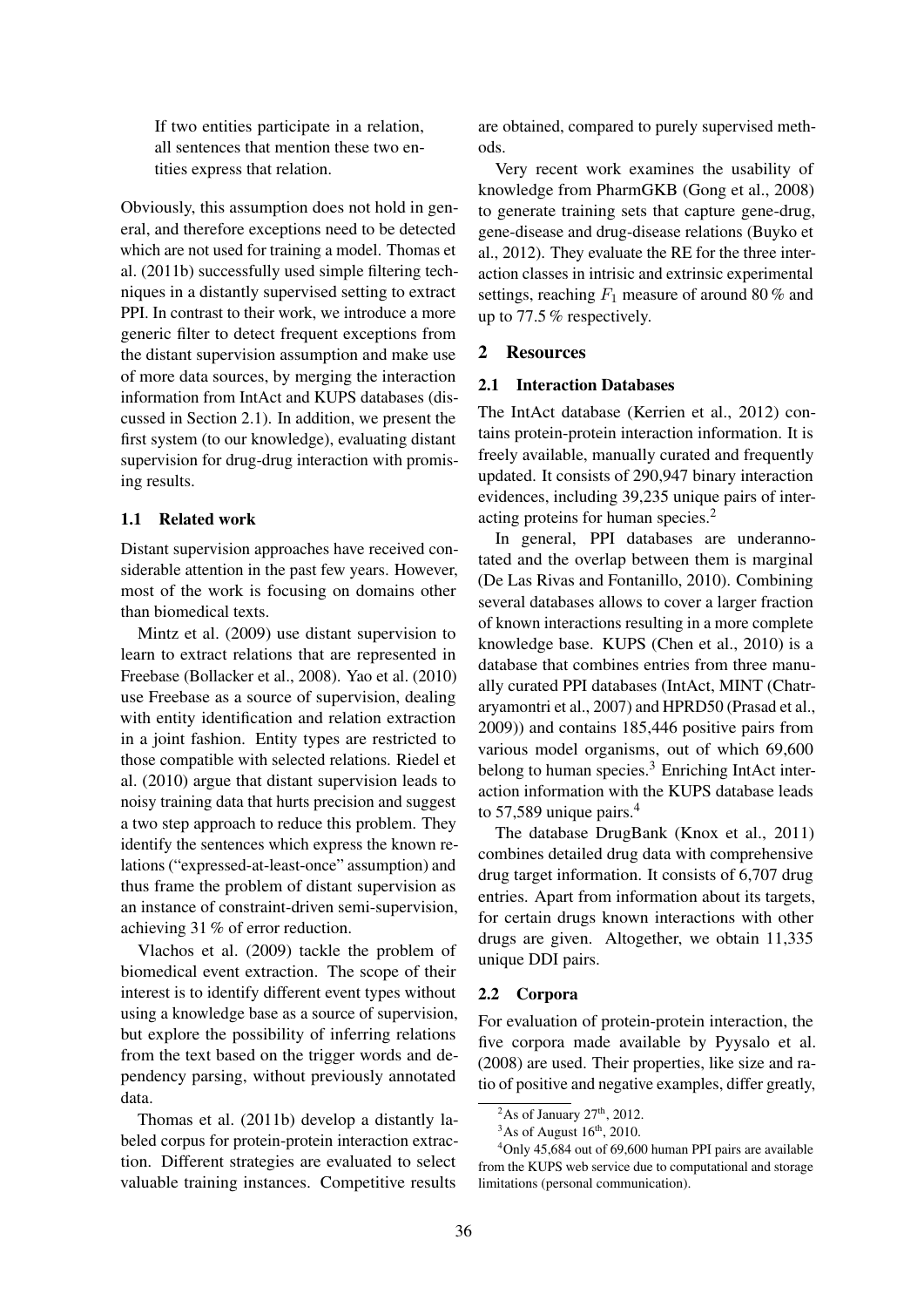| Corpus                       | Positive pairs           | Negative pairs               | Total           |
|------------------------------|--------------------------|------------------------------|-----------------|
| AIMed                        | 1000(0.17)               | 4,834 (0.82)                 | 5,834           |
| BioInfer                     | 2,534 (0.26)             | 7,132(0.73)                  | 9,666           |
| HPRD50                       | 163 (0.38)               | 270 (0.62)                   | 433             |
| <b>IEPA</b>                  | 335 (0.41)               | 482 (0.59)                   | 817             |
| LLL.                         | 164 (0.49)               | 166(0.50)                    | 330             |
| DDI train<br><b>DDI</b> test | 2,400(0.10)<br>755(0.11) | 21,411 (0.90)<br>6,275(0.89) | 23,811<br>7,030 |

Table 1: Basic statistics of the five PPI and two DDI corpora. Ratios are given in brackets.

| Methods                      | P     | R.    | F1    |
|------------------------------|-------|-------|-------|
| Thomas et al. (2011a)        | 60.54 | 71.92 | 65.74 |
| Chowdhury et al. (2011)      | 58.59 | 70.46 | 63.98 |
| Chowdhury and Lavelli (2011) | 58.39 | 70.07 | 63.70 |
| Björne et al. $(2011)$       | 58.04 | 68.87 | 62.99 |
| Minard et al. $(2011)$       | 55.18 | 64.90 | 59.65 |
| Our system $(lex)$           | 63.30 | 52.32 | 57.28 |
| Our system $(lex+dep)$       | 66.46 | 56.69 | 61.19 |

Table 2: Comparison of fully supervised relations extraction systems for DDI. (*lex* denotes the use of lexical features, *lex+dep* the additional use of dependency parsing-based features.)

the latter being the main cause of performance differences when evaluating on these corpora. Moreover, annotation guidelines and contexts differ: AIMed (Bunescu et al., 2005) and HPRD50 (Fundel et al., 2007) are human-focused, LLL (Nedellec, 2005) on Bacillus subtilis, BioInfer (Pyysalo et al., 2007) contains information from various organisms and IEPA (Ding et al., 2002) is made of sentences that describe 10 selected chemicals, the majority of which are proteins, and their interactions.

For the purposes of DDI extraction, the corpus published by Segura-Bedmar et al. (2011b) is used. This corpus is generated from web-documents describing drug effects. It is divided into a training and testing set. An overview of the corpora is given in Table 1.

### 3 Methods

In this section, the relation extraction system used for classification of interacting pairs is presented. Furthermore, the process of generating an automatically labeled corpus is explained in more detail, along with specific characteristics of the PPI and DDI task.

#### 3.1 Interaction Classification

We formulate the task of relation extraction as feature-based classification of co-occurring entities in a sentence. Those are assigned to be either related or not, without identifying the type of relation. Our RE system is based on rich feature vectors and the linear support vector machine classifier LibLINEAR, which has shown high performance (in runtime as well as model accuracy) on large and sparse data sets (Fan et al., 2008).

The approach is based on lexical features, optionally with dependency parsing features created using the Stanford parser (Marneffe et al., 2006). Lexical features are bag-of-words (BOW) and ngrams based, with  $n \in \{1, 2, 3, 4\}$ . They encompass the local (window size 3) and global (window size 13) context left and right of the entity pair, along with the area between the entities (Li et al., 2010). Additionally, dictionary based domain specific trigger words are taken into account.

The respective dependency parse tree is included through following the shortest dependency path hypothesis (Bunescu and Mooney, 2005), by using the syntactical and dependency information of edges (*e*) and vertices (*v*). So-called *v-walks* and *e-walks* of length 3 are created as well as n grams along the shortest path (Miwa et al., 2010).

### 3.2 Automatically Labeling a Corpus in General

One of the most important source of publications in the biomedical domain is MEDLINE<sup>5</sup>, currently containing more than 21 million citations.<sup>6</sup> The initial step is annotation of named entities – in our case performed by ProMiner (Hanisch et al., 2005), a tool proving state-of-the-art results in *e. g.* the BioCreative competition (Fluck et al., 2007). Based on the named entity recognition, only sentences containing co-occurrences are further processed. Based on the distant supervision assumption, each pair of entities is labeled as related if mentioned so in a structured interaction databases. Note that this requires the step of entity normalization.

#### 3.3 Filtering Noise

A sentence may contain two entities of an interacting pair (as known from a database), but does not describe their interaction. Likewise, a sentence

<sup>5</sup>http://www.ncbi.nlm.nih.gov/pubmed/ <sup>6</sup>As of January, 2012.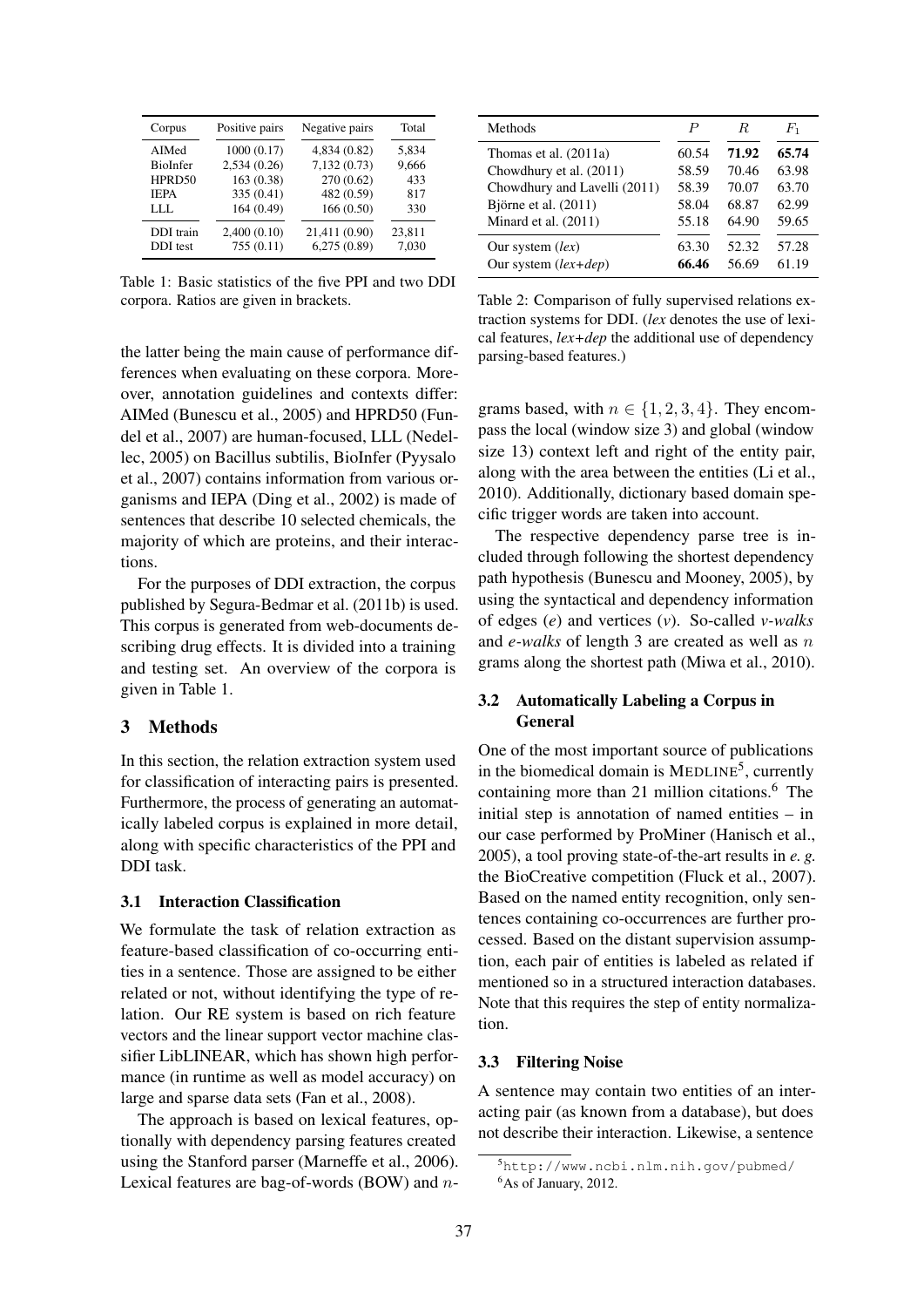may talk about a novel interaction which has not been stored in the database. Therefore, filtering strategies need to be employed to help in deciding which pairs are annotated as being related and which not.

Thomas et al. (2011b) propose the use of trigger words, *i. e.*, an entity pair of a certain sentence is marked as *positive* (related) if the database has information about their interaction and the sentence contains at least one trigger word. Similarly, a *negative* (non-related) example is a pair of entities that does not interact according to the database and their sentence does not contain any trigger word. Pairs which do not fulfil both constraints are discarded.

Towards improvement of the heuristics for reducing noise, we introduce the constraint of "autointeraction filtering" (AIF): If entities from an entity pair both refer to the same real-world object, the pair is labeled as not interacting. Even though self-interactions are known for proteins and drugs, such pairs can rarely be observed to describe an interaction but rather are repeated occurences or abbreviations. Moreover, the fundamental advantage of AIF is that it requires no additional manual effort.

# 3.4 Application on Protein-Protein Interaction and Drug-Drug Interaction

In biomedical texts there are often mentions of multiple proteins in the same sentence. However, this co-occurrence does not necessarily signal that the sentence is talking about their relation. Hence, to reduce noise, a list of trigger words specific to the problem is required. The rationale behind this filter is that the interaction between two entities is usually expressed by a specific (trigger) word. For protein-protein-interactions, we use the trigger list compiled by Thomas et al.  $(2011b)^7$ . In addition to using IntAct alone, we introduce the use of KUPS database (as described in Section 2.2).

For drug-drug-interaction, to our knowledge, no DDI-specific trigger word list developed by domain experts is available. Therefore, filtering via such term occurrences is not applied in this case.

# 4 Results

In this section, we start with an overview of stateof-the-art results for fully supervised relation extraction on PPI and DDI corpora (see Table 1). Furthermore, experimental settings for distant supervision are explained. Finally, we present specific results for models trained on distantly labeled data, when evaluated on manually annotated PPI and DDI corpora.

# 4.1 Performance overview of supervised RE systems

Protein-protein interactions has been extensively investigated in the past decade because of their biological significance. Machine learning approaches have shown the best performance in this domain (*e. g.* BioNLP (Cohen et al., 2011) and DDIExtraction Shared Task (Segura-Bedmar et al., 2011a)). Table 3 gives a comparison of RE systems' performances on 5 PPI corpora, determined by document level 10-fold cross-validation. $8$  The use of dependency parsing-based features increases the  $F_1$  measure by almost 4 pp.

Table 2 shows results of the five best performing systems on the held out test data set of the DDI extraction workshop (Segura-Bedmar et al., 2011b). In addition, the result of our system is shown. Note that the first three systems use ensemble based methods combining the output of several different systems.

The results presented in Table 2 and 3 give a performance overview of the RE system used in distant learning strategies.

# 4.2 Experimental Setting

To avoid information leakage and biased classification, all documents which are contained in the test corpus are removed. For each experiment we sample random subsets to reduce processing time. This allows us to evaluate the impact of different combinations of subset size and the ratio of related and non-related (pos/neg) entity pairs, having in mind the problem of imbalanced datasets (Chawla et al., 2004). All experiments are performed five times to reduce the influence of sampling different subsets. This leads to more reliable precision, recall, and  $F_1$  values.

<sup>7</sup>http://www2.informatik.hu-berlin.de/ ˜thomas/pub/2011/iwords.txt

<sup>8</sup> Separating into training and validation sets is performed on document level, not on instance (entity pair) level. The latter could lead to an unrealisticallly optimistic estimate (Van Landeghem et al., 2008)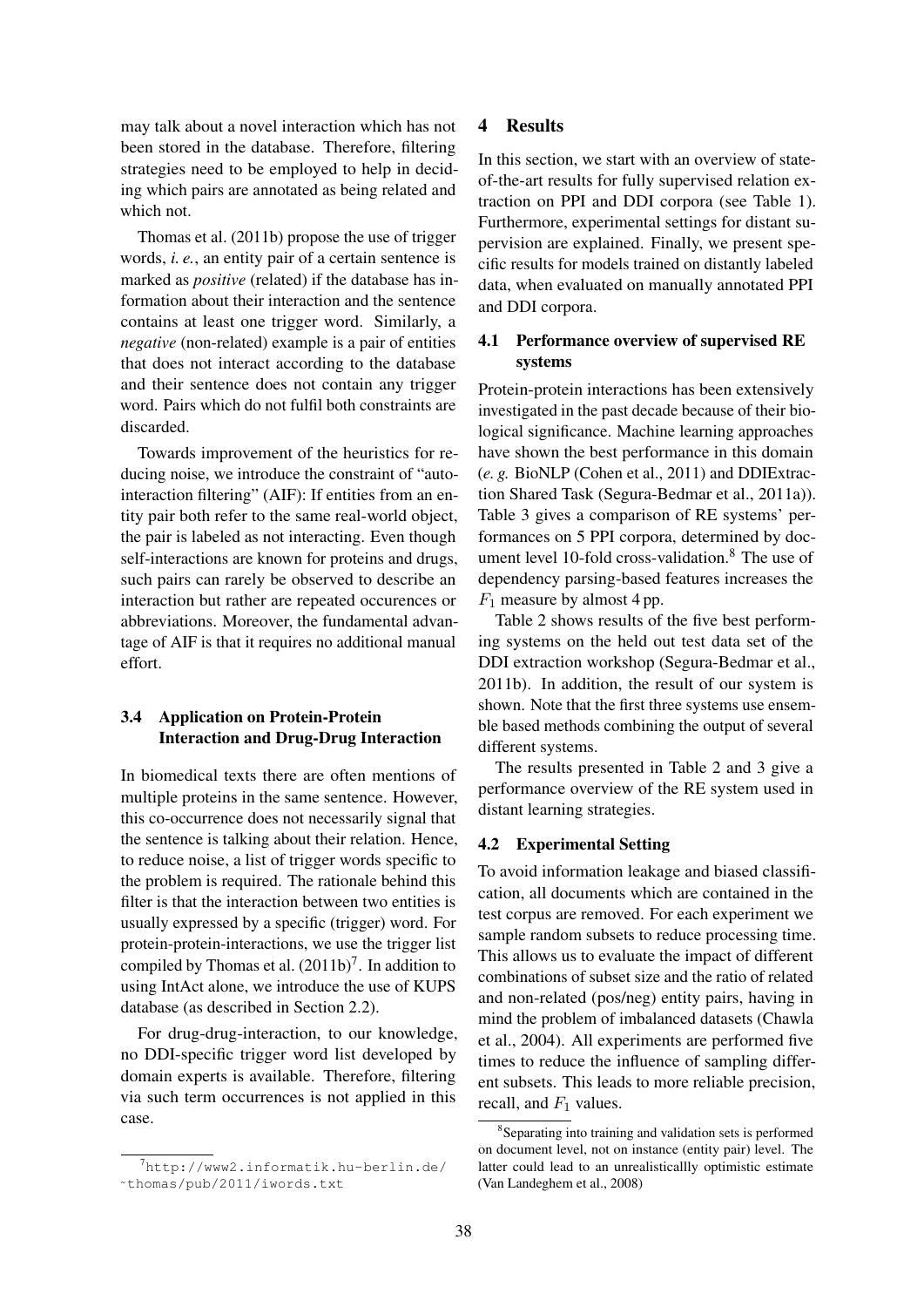|                         |      | AIMed |       |                  | BioInfer |       |                  | HPRD50 |       |                  | <b>IEPA</b> |       |                  | LLL  |       |
|-------------------------|------|-------|-------|------------------|----------|-------|------------------|--------|-------|------------------|-------------|-------|------------------|------|-------|
|                         | P    | R     | $F_1$ | $\boldsymbol{P}$ | R        | $F_1$ | $\boldsymbol{P}$ | R      | $F_1$ | $\boldsymbol{P}$ | R           | $F_1$ | $\boldsymbol{P}$ | R    | $F_1$ |
| (Airola et al., 2008)   | 52.9 | 61.8  | 56.4  | 56.7             | 67.2     | 61.3  | 64.3             | 65.8   | 63.4  | 69.6             | 82.7        | 75.1  | 72.5             | 87.2 | 76.8  |
| (Kim et al., 2010)      | 61.4 | 53.2  | 56.6  | 61.8             | 54.2     | 57.6  | 66.7             | 69.2   | 67.8  | 73.7             | 71.8        | 72.9  | 76.9             | 91.1 | 82.4  |
| (Fayruzov et al., 2009) |      |       | 39.0  |                  |          | 34.0  |                  |        | 56.0  |                  |             | 72.0  |                  |      | 76.0  |
| (Liu et al., 2010)      |      |       | 54.7  |                  |          | 59.8  |                  |        | 64.9  |                  |             | 62.1  |                  |      | 78.1  |
| (Miwa et al., 2009)     | 55.0 | 68.8  | 60.8  | 65.7             | 71.1     | 68.1  | 68.5             | 76.1   | 70.9  | 67.5             | 78.6        | 71.7  | 77.6             | 86.0 | 80.1  |
| (Tikk et al., 2010)     | 47.5 | 65.5  | 54.5  | 55.1             | 66.5     | 60.0  | 64.4             | 67     | 64.2  | 71.2             | 69.3        | 69.3  | 74.5             | 85.3 | 74.5  |
| Our s. $(lex)$          | 62.3 | 46.3  | 53.1  | 59.1             | 54.3     | 56.6  | 69.7             | 69.4   | 69.6  | 67.5             | 73.2        | 70.2  | 66.9             | 84.6 | 74.7  |
| Our s. $lex+dep)$       | 65.1 | 48.6  | 55.7  | 64.7             | 57.6     | 61.0  | 69.3             | 69.8   | 69.5  | 67.0             | 72.5        | 69.7  | 71.2             | 86.3 | 78.0  |

Table 3: Comparison of fully supervised relations extraction systems for PPI.

| Strategy | Pairs     | Positive pairs    | Sentences |
|----------|-----------|-------------------|-----------|
|          | 3.304.033 | 511,665 (0.155)   | 842.339   |
| 2        | 5.560.975 | 1,389,036 (0.250) | 1.172.920 |
| 3        | 2,764,626 | 359,437 (0.130)   | 780,658   |
| 4        | 3.454.805 | 650,455 (0.188)   | 896.344   |

Table 4: Statistics of the fours strategies used in distant supervision for PPI task: 1) IntAct, 2) IntAct + KUPS, 3) IntAct + AIF, 4) IntAct + KUPS + AIF. Ratios are given in brackets.

### 4.3 Protein-protein interaction

We explore four strategies to determine the impact of using additional database knowledge (IntAct and KUPS) and to test the utility of our novel condition (AIF).

Table 4 shows the difference in retrieved number of sentences and protein pairs, including the percentage of positive examples in the whole data set. As expected, by using more background knowledge, the number of sentences and instances retrieved from MEDLINE rises. An increase of both negative and positive pairs is observed, since a relevant sentence can have negative pairs along with the positive ones. After applying additional interaction knowledge, the fraction of positive examples (see  $3<sup>rd</sup>$  column in Table 4) increases from 15.5 % (IntAct) to 25 % (IntAct+KUPS). However, employment of the AIF condition to both IntAct and IntAct+KUPS strategies leads to a reduction of these values (*e. g.* fraction of positive examples reduces from  $15.5\%$  to  $13\%$  and from  $25\%$  to 18.8 %).

For simplicity reasons all runs are performed using only lexical features.

Table 5 shows the average values of distant supervision experiments carried out for the PPI task. A significant correlation between pos/neg ratio and precision/recall holds. This clearly indicates the tendency of classifiers to assign more test instances

to the class more often observed during training. In accordance with their class distribution, AIMed reaches highest performance in case of lower fraction of positive instances (*i. e.* 30 % or 40 %), while for IEPA and LLL the optimal ratio is in favor of the positive class (*i. e.* 70 % or 80 %).

Comparative results of the distant learning strategies IntAct and IntAct+KUPS tested on five PPI corpora indicate that additional knowledge bases do not help per se. Supplementary employment of the KUPS database leads to a drop in performances seen in four out of five test cases (a decrease of 1.7 pp in  $F_1$  measure is most notably observed in case of HPRD50). However, introduction of the novel filtering condition, in both strategies IntAct+AIF and IntAct+KUPS+AIF, shows a favorable effect on the precision and leads to an increase of up to 6 pp in  $F_1$  measure, compared to IntAct and IntAct+KUPS.

Applying AIF to the baseline IntAct increases  $F_1$  measure of AIMed and HPRD50 from 34.4 % to 37.8 % and from 56.1 % to 59.1 %, respectively. An even larger impact is observed when comparing IntAct+KUPS and IntAct+KUPS+AIF. For AIMed, HPRD50 and IEPA an increase of around 6 pp is achieved, while  $F_1$  measure of BioInfer and LLL is improved around 3 pp. Table 5 clearly shows that IntAct+KUPS+AIF is outperforming other strategies in all five test cases by achieving  $F_1$  measures of 39.0 % for AIMed, 52.0 % for BioInfer, 60.2 % for HPRD50, 63.4 % for IEPA and 69.3 % for LLL.

Analysis of the database (IntAct+KUPS) pairs reveals that in total there are 5,550 (around 10 %) proteins that interact with themselves, with 4,918 (89 %) originating from the KUPS database. This indicates a number of instances that represent autointeracting proteins which contribute to increase of false positives. Such proportion where a majority of them come from KUPS explains the decrease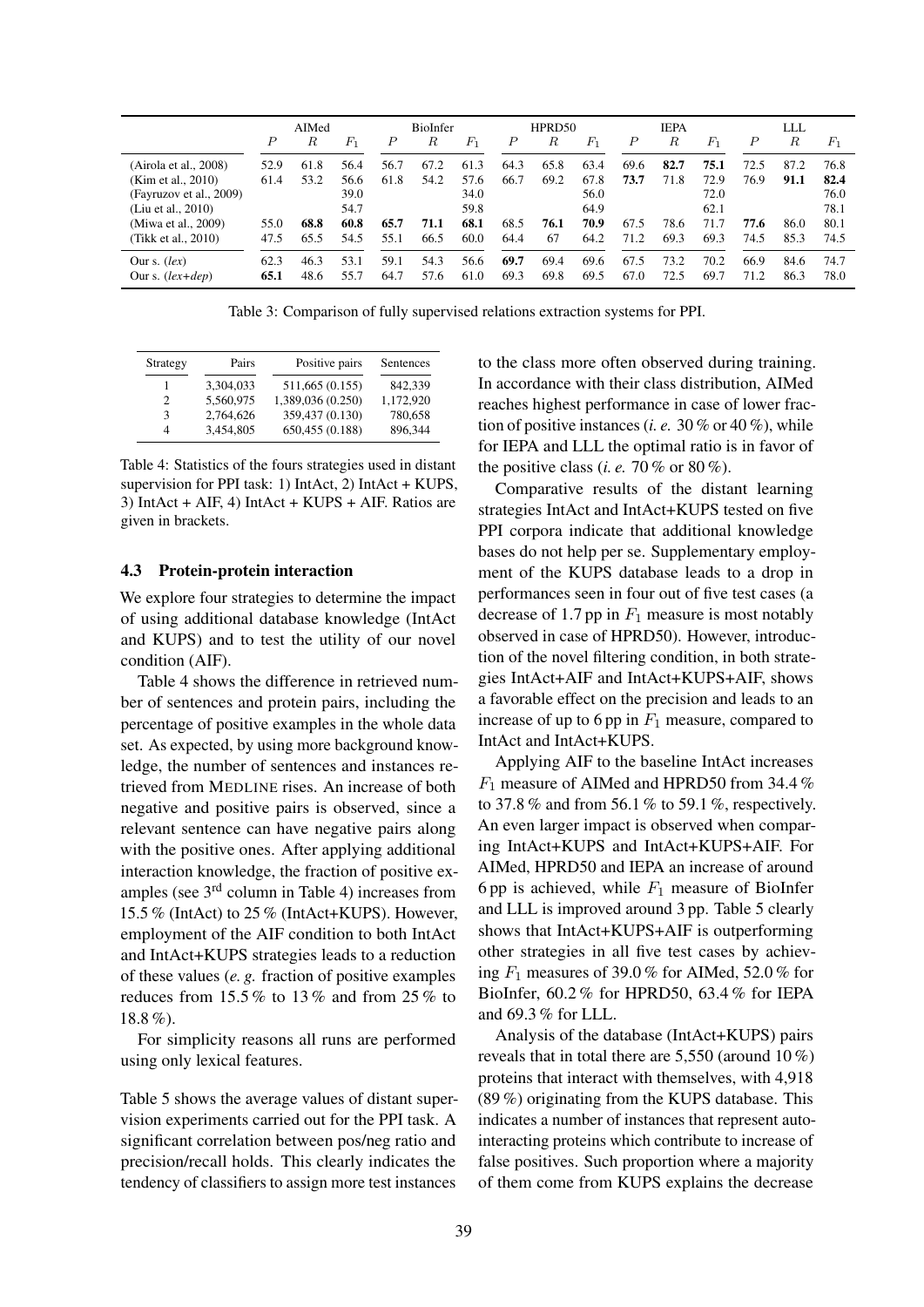|                          |                       |                  | AIMed  |       |                  | BioInfer         |       |                  | HPRD50 |       |                  | <b>IEPA</b> |       |                  | LLL    |                 |
|--------------------------|-----------------------|------------------|--------|-------|------------------|------------------|-------|------------------|--------|-------|------------------|-------------|-------|------------------|--------|-----------------|
| Strategy                 | pos/neg               | $\boldsymbol{P}$ | $_{R}$ | $F_1$ | $\boldsymbol{P}$ | $\boldsymbol{R}$ | $F_1$ | $\boldsymbol{P}$ | $_{R}$ | $F_1$ | $\boldsymbol{P}$ | $_{R}$      | $F_1$ | $\boldsymbol{P}$ | $_{R}$ | $\mathcal{F}_1$ |
|                          | 30-70                 | 22.3             | 75.8   | 34.4  | 41.7             | 54.1             | 46.9  | 42.6             | 73.8   | 53.9  | 44.6             | 70.3        | 54.5  | 58.9             | 63.5   | 61.0            |
|                          | $40 - 60$             | 21.5             | 83.5   | 34.2  | 40.0             | 61.9             | 48.5  | 42.0             | 81.7   | 55.5  | 44.4             | 78.0        | 56.6  | 55.7             | 73.3   | 63.2            |
| IntAct                   | 50-50                 | 20.8             | 87.0   | 33.5  | 38.7             | 67.1             | 49.0  | 41.4             | 86.9   | 56.1  | 43.7             | 82.2        | 57.1  | 54.6             | 80.7   | 65.1            |
|                          | $60 - 40$             | 20.0             | 90.8   | 32.8  | 37.3             | 72.6             | 49.2  | 40.5             | 91.2   | 56.1  | 43.2             | 85.6        | 57.4  | 52.4             | 86.7   | 65.3            |
|                          | $70-30$               | 19.0             | 94.5   | 32.1  | 35.4             | 79.5             | 48.9  | 39.6             | 93.4   | 55.6  | 42.6             | 89.3        | 57.7  | 50.7             | 92.1   | 65.4            |
|                          | 80-20                 | 18.6             | 96.8   | 31.2  | 33.5             | 86.5             | 48.3  | 38.6             | 96.2   | 55.1  | 42.1             | 93.3        | 58.1  | 49.4             | 96.7   | 65.0            |
|                          | 30-70                 | 20.6             | 48.9   | 29.0  | 37.5             | 30.0             | 33.3  | 38.6             | 45.8   | 41.8  | 33.1             | 25.3        | 28.6  | 55.3             | 25.4   | 34.6            |
| IntAct                   | $40 - 60$             | 21.6             | 70.3   | 33.0  | 39.3             | 47.4             | 42.9  | 40.7             | 70.2   | 51.5  | 41.0             | 49.6        | 44.9  | 58.6             | 49.3   | 53.2            |
|                          | 50-50                 | 20.8             | 81.6   | 33.2  | 38.2             | 59.4             | 46.5  | 39.6             | 80.4   | 53.0  | 42.9             | 65.3        | 51.8  | 58.5             | 61.1   | 59.5            |
| $\ddot{}$<br><b>KUPS</b> | 60-40                 | 20.0             | 89.0   | 32.7  | 37.0             | 68.8             | 48.2  | 38.9             | 87.4   | 53.8  | 43.4             | 76.8        | 55.4  | 55.2             | 74.4   | 63.2            |
|                          | 70-30                 | 19.2             | 94.3   | 31.9  | 35.2             | 79.1             | 48.7  | 38.6             | 92.3   | 54.4  | 42.9             | 86.2        | 57.2  | 52.8             | 88.5   | 66.1            |
|                          | 80-20                 | 18.3             | 97.5   | 30.9  | 32.2             | 88.6             | 47.3  | 37.8             | 96.1   | 54.2  | 41.9             | 92.7        | 57.8  | 50.8             | 97.0   | 66.6            |
|                          | 30-70                 | 25.1             | 76.7   | 37.8  | 42.8             | 54.1             | 47.7  | 45.7             | 75.7   | 57.0  | 49.9             | 77.2        | 60.6  | 58.4             | 69.5   | 63.4            |
| IntAct                   | $40 - 60$             | 24.5             | 78.9   | 37.4  | 42.3             | 56.5             | 48.3  | 46.1             | 79.2   | 58.3  | 49.2             | 79.0        | 60.7  | 58.2             | 72.8   | 64.6            |
| $\ddot{}$                | 50-50                 | 23.9             | 81.1   | 36.9  | 42.3             | 59.2             | 49.2  | 45.9             | 83.1   | 59.1  | 49               | 81.6        | 61.2  | 57.8             | 75.5   | 65.3            |
| AIF                      | $60 - 40$             | 23.1             | 83.8   | 36.1  | 41.8             | 63.3             | 50.3  | 44.9             | 85.3   | 58.8  | 48.4             | 84.7        | 61.6  | 56.8             | 79.2   | 66.1            |
|                          | 70-30                 | 22.1             | 85.8   | 35.2  | 40.8             | 66.4             | 50.5  | 43.9             | 86.5   | 58.2  | 47.6             | 87.9        | 61.8  | 56.3             | 82.1   | 66.7            |
|                          | 80-20                 | 21.3             | 88.3   | 34.3  | 39.6             | 69.9             | 50.5  | 42.9             | 89.8   | 58.1  | 46.0             | 91.6        | 61.3  | 54.0             | 84.9   | 66.0            |
| IntAct                   | 30-70                 | 26.6             | 72.1   | 38.8  | 43.8             | 50.8             | 47.0  | 48.1             | 78.6   | 59.7  | 51.1             | 75.3        | 60.9  | 60.2             | 63.7   | 61.8            |
| $\pm$                    | $40 - 60$             | 26.0             | 77.8   | 39.0  | 43.2             | 55.4             | 48.5  | 47.6             | 82.5   | 60.4  | 50.7             | 80.6        | 62.2  | 58.8             | 68.7   | 63.3            |
| <b>KUPS</b>              | 50-50                 | 25.5             | 81.6   | 38.8  | 44.8             | 56.2             | 49.8  | 46.0             | 83.9   | 59.4  | 51.4             | 78.7        | 62.2  | 60.3             | 72.2   | 65.6            |
| $\ddot{}$                | $60 - 40$             | 24.6             | 84.1   | 38.0  | 44.5             | 60.0             | 51.1  | 45.6             | 88.6   | 60.2  | 50.6             | 83.8        | 63.1  | 59.4             | 77.8   | 67.3            |
| AIF                      | 70-30                 | 23.6             | 86.7   | 37.1  | 43.3             | 64.4             | 51.8  | 44.3             | 90.5   | 59.5  | 49.3             | 88.8        | 63.4  | 59.4             | 83.3   | 69.3            |
|                          | 80-20                 | 22.1             | 90.4   | 35.5  | 41.0             | 71.3             | 52.0  | 42.5             | 93.4   | 58.4  | 46.8             | 91.8        | 62.0  | 56.2             | 88.2   | 68.6            |
|                          | Thomas et al. (2011b) | 22.3             | 81.3   | 35.0  | 38.7             | 76.0             | 51.2  | 45.6             | 92.9   | 61.2  | 42.6             | 88.3        | 57.3  | 53.7             | 93.3   | 68.1            |
| Tikk et al. (2010)       |                       | 28.3             | 86.6   | 42.6  | 62.8             | 36.5             | 46.2  | 56.9             | 68.7   | 62.2  | 71.0             | 52.5        | 60.4  | 79.0             | 57.3   | 66.4            |
| Our system               |                       | 34.3             | 74.0   | 46.9  | 70.8             | 22.5             | 34.2  | 63.3             | 61.3   | 62.3  | 70.0             | 46.0        | 55.5  | 82.4             | 45.7   | 58.8            |
| Co-occurrence            |                       | 17.1             | 100    | 29.3  | 26.2             | 100              | 41.5  | 37.6             | 100    | 54.7  | 41.0             | 100         | 58.2  | 49.7             | 100    | 66.4            |

Table 5: Results achieved with lexical features, trained on 10,000 distantly labeled instances and tested on 5 PPI corpora.



Figure 1: Comparison of four distant learning strategies with co-occurrence baseline. "IntAct/DrugBank" denotes the database used as source of supervision for PPI corpora and DDI corpus, respectively.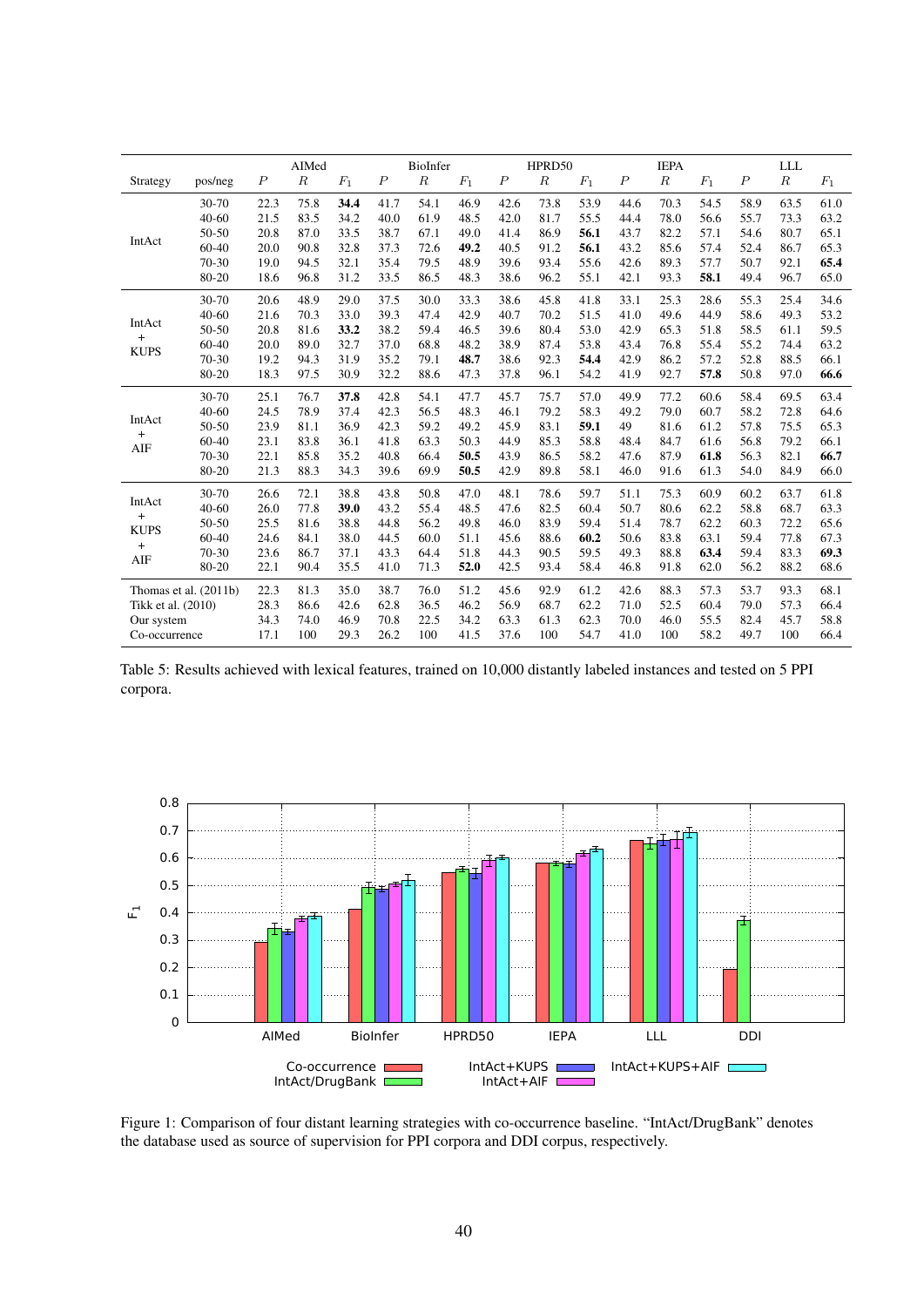of performance in strategy IntAct+KUPS and the recovery after applying the AIF condition.

The strategy IntAct+KUPS+AIF results in a higher quality of data used for training and achieves the best performance in all five test cases thus proving the effectiveness of the novel condition. More knowledge is beneficial, but only when appropriate filtering of the data is applied.

Distantly supervised systems outperform co-occurrence results for all five PPI corpora. Considering the best performing strategy (IntAct+KUPS+AIF),  $F_1$  measure of AIMed and BioInfer, for which we assume to have the most realistic pos/neg ratio, increased around 10 pp. HPRD50, IEPA and LLL have an improvement of 5.5 pp, 5.2 pp and 2.9 pp respectively, due to high fractions of positive instances (leading to a strong co-occurrence baseline).

Cross-learning<sup>9</sup> evaluation may be more realistic to be compared to distant-learning than cross validation (Airola et al., 2008). For AIMed and HPRD50 our approach performs on a par with Tikk et al. (2010) or better (up to 6 pp for BioInfer).

#### 4.4 Drug-drug interaction

The problem of drug-drug interactions has not been previously explored in terms of distant supervision. It is noteworthy that DDI corpora are generated from web documents discussing drug effects which are in general not contained in MEDLINE. Hence, this evaluation corpus can be considered as out-domain and provides additional insights on the robustness of distant-supervision. The AIF setting is not evaluated for the DDI task, because only 1 of all 11,335 unique pairs describes a self interaction. In MEDLINE, only 7 sentences with multiple mentions of this drug (Sulfathiazole, DrugBank identifier DB06147) are found.

Table 6 gives an overview of the results for distant supervision on DDI, with the parameter of size of the training corpus and the pos/neg ratio. A slight increase in  $F_1$  measure can be observed with additional training instances, both in case of using just lexical features and when dependency based features are additionally utilized (*e. g.* (*lex+dep*) from 36.2 % (5k) to 37.3 % (25k) in  $F_1$  measure).

Accounting for dependency parsing features leads to an increase of  $0.5$  pp in  $F_1$  measure, *i. e.* from 36.5 % to 37.0 % (10k) and 36.7% to 37.3 %

| size | pos/neg           | $\boldsymbol{P}$ | $\boldsymbol{R}$ | $F_1$ |
|------|-------------------|------------------|------------------|-------|
|      | 30-70             | 35.4             | 32.4             | 33.7  |
|      | 40-60             | 33.3             | 37.0             | 34.9  |
| 5k   | 50-50             | 31.9             | 41.7             | 36.0  |
|      | 50-50 (lex+dep)   | 32.7             | 40.7             | 36.2  |
|      | 60-40             | 30.1             | 46.6             | 36.5  |
|      | 70-30             | 27.4             | 51.8             | 35.7  |
|      | 30-70             | 36.0             | 34.4             | 34.9  |
|      | 40-60             | 34.2             | 38.9             | 36.3  |
| 10k  | 50-50             | 32.9             | 41.0             | 36.5  |
|      | 50-50 $(lex+dep)$ | 33.8             | 41.1             | 37.0  |
|      | 60-40             | 30.8             | 44.8             | 36.4  |
|      | 70-30             | 28.2             | 48.7             | 35.6  |
|      | 30-70             | 35.8             | 35.0             | 35.3  |
|      | 40-60             | 34.3             | 38.6             | 36.2  |
| 25k  | 50-50             | 33.2             | 41.1             | 36.7  |
|      | $50-50$ (lex+dep) | 32.5             | 43.7             | 37.3  |
|      | 60-40             | 31.7             | 42.6             | 36.3  |
|      | 70-30             | 28.9             | 47.2             | 35.7  |
|      | Co-occurrence     | 10.7             | 100              | 19.4  |

Table 6: Results for distant supervision with only lexical features on the DDI test corpus.

(25k)), the latter being our best result obtained for weakly supervised DDI.

Compared to co-occurence, a gain of around 18 pp is achieved. Taking into account the high class imbalance of the DDI test set (see Table 1), which is most similar to AIMed corpus, the  $F_1$ measure of 37.3 % is encouraging.

Figure 1 shows the results of PPI and DDI experiments in addition. The error bars denote the standard deviation over 5 differently sampled training corpora.

#### 5 Discussion

This paper presents the application of distant supervision on the task to find protein-protein interactions and drug-drug interactions. The first is addressed using the databases IntAct and KUPS, the second using DrugBank.

More database knowledge does not necessarily have a positive impact on a trained model, appropriate instance selection methods need to be applied. This is demonstrated with the KUPS database and the automatic curation via autointeraction filtering leading to state-of-the-art results for weakly supervised protein-protein interaction detection.

We present the first results of applying the distant supervision paradigm to drug-drug-interaction.

<sup>&</sup>lt;sup>9</sup>For five PPI corpora: train on four, test on the remaining.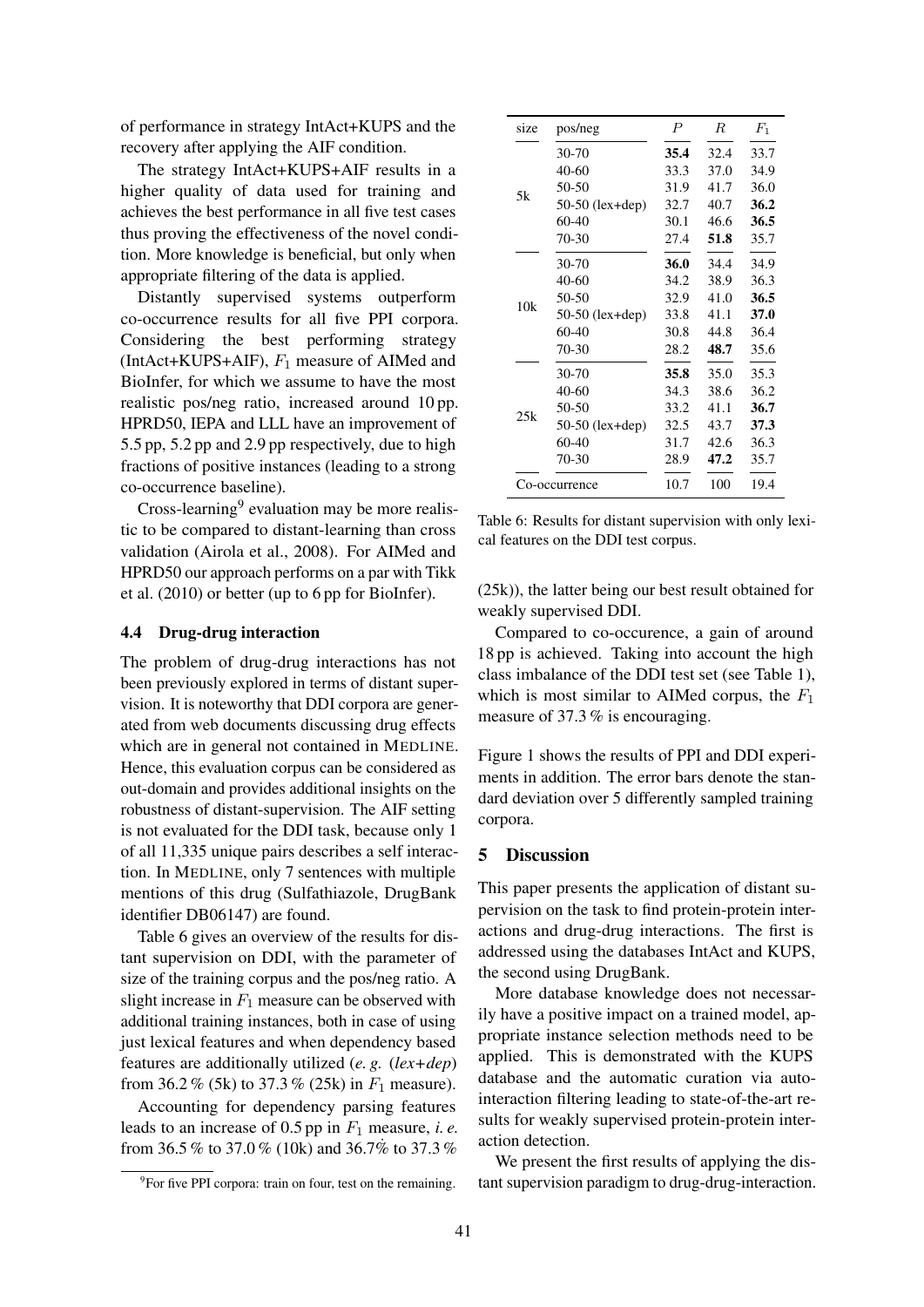The results may seem comparatively limited in comparison to protein-protein interaction, but are encouraging when taking into account the imbalance of the test corpus and its differing source domain.

Future development of noise reduction approaches is important to make use of the full potential of available database knowledge. The results shown are encouraging that manual annotation of corpora can be avoided in other application areas as well. Another future direction is the investigation of specifically difficult structures, *e. g.* listings and enumerations of entities in a sentence.

### Acknowledgments

We would like to thank the reviewers for their valuable feedback. Thanks to Sumit Madan and Theo Mevissen for fruitful discussions. T. Bobic´ was partially funded by the Bonn-Aachen International Center for Information Technology (B-IT) Research School. P. Thomas was funded by the German Federal Ministry of Education and Research (grant No 0315417B). R. Klinger was partially funded by the European Community's Seventh Framework Programme [FP7/2007-2011] under grant agreement no. 248726. We acknowledge financial support provided by the IMI-JU, grant agreement no. 115191 (Open PHACTS).

# References

- A. Airola, S. Pyysalo, J. Björne, T. Pahikkala, F. Ginter, and T. Salakoski. 2008. All-paths Graph Kernel for Protein-protein Interaction Extraction with Evaluation of Cross-corpus Learning. *BMC Bioinformatics*, 9(Suppl 11):S2.
- J. Björne, A. Airola, T. Pahikkala, and T. Salakoski. 2011. Drug-drug interaction extraction with RLS and SVM classiffers. In *Challenge Task on Drug-Drug Interaction Extraction*, pages 35–42.
- K. Bollacker, C. Evans, P. Paritosh, T. Sturge, and J. Taylor. 2008. Freebase: a collaboratively created graph database for structuring human knowledge. In *SIGMOD*.
- R. C. Bunescu and R. J. Mooney. 2005. A shortest path dependency kernel for relation extraction. In *HLT and EMNLP*.
- R. C. Bunescu, R. Ge, R. J. Kate, E. M. Marcotte, R. J. Mooney, A. K. Ramani, and Y. Wah Wong. 2005. Comparative experiments on learning information extractors for proteins and their interactions. *Artif Intell Med*, 33(2):139–155, Feb.
- E. Buyko, E. Beisswanger, and U. Hahn. 2012. The extraction of pharmacogenetic and pharmacogenomic relations–a case study using pharmgkb. *PSB*, pages 376–387.
- A. Chatr-aryamontri, A. Ceol, L. M. Palazzi, G. Nardelli, M.V. Schneider, L. Castagnoli, and G. Cesareni. 2007. MINT: the Molecular INTeraction database. *Nucleic Acids Res*, 35(Database issue):D572–D574.
- N. V. Chawla, N Japkowicz, and A. Kotcz. 2004. Editorial: special issue on learning from imbalanced data sets. *SIGKDD Explor. Newsl.*, 6:1–6.
- X. Chen, J. C. Jeong, and P. Dermyer. 2010. KUPS: constructing datasets of interacting and noninteracting protein pairs with associated attributions. *Nucleic Acids Res*, 39(Database issue):D750–D754.
- F. M. Chowdhury and A. Lavelli. 2011. Drug-drug interaction extraction using composite kernels. In *Challenge Task on Drug-Drug Interaction Extraction*, pages 27–33.
- F. M. Chowdhury, A. B. Abacha, A. Lavelli, and P. Zweigenbaum. 2011. Two different machine learning techniques for drug-drug interaction extraction. In *Challenge Task on Drug-Drug Interaction Extraction*, pages 19–26.
- K. B. Cohen, D. Demner-Fushman, S. Ananiadou, J. Pestian, J. Tsujii, and B. Webber, editors. 2011. *Proceedings of the BioNLP*.
- J. De Las Rivas and C. Fontanillo. 2010. Proteinprotein interactions essentials: key concepts to building and analyzing interactome networks. *PLoS Comput Biol*, 6:e1000807+.
- J. Ding, D. Berleant, D. Nettleton, and E. Wurtele. 2002. Mining MEDLINE: abstracts, sentences, or phrases? *Pac Symp Biocomput*, pages 326–337.
- E. Fan, K. Chang, C. Hsieh, X. Wang, and C. Lin. 2008. LIBLINEAR: A Library for Large Linear Classification. *Machine Learning Research*, 9:1871– 1874.
- T. Fayruzov, M. De Cock, C. Cornelis, and V. Hoste. 2009. Linguistic feature analysis for protein interaction extraction. *BMC Bioinformatics*, 10(1):374.
- J. Fluck, H. T. Mevissen, H. Dach, M. Oster, and M. Hofmann-Apitius. 2007. ProMiner: Recognition of Human Gene and Protein Names using regularly updated Dictionaries. In *BioCreative 2*, pages 149– 151.
- K. Fundel, R. Kuffner, and R. Zimmer. 2007. Relexrelation extraction using dependency parse trees. *Bioinformatics*, 23(3):365–371.
- L. Gong, R. P. Owen, W. Gor, R. B. Altman, and T. E. Klein. 2008. PharmGKB: an integrated resource of pharmacogenomic data and knowledge. *Curr Protoc Bioinformatics*, Chapter 14:Unit14.7.
- D. Hanisch, K. Fundel, H. T. Mevissen, R. Zimmer, and J. Fluck. 2005. ProMiner: rule-based protein and gene entity recognition. *BMC Bioinformatics*, 6(Suppl 1):S14.